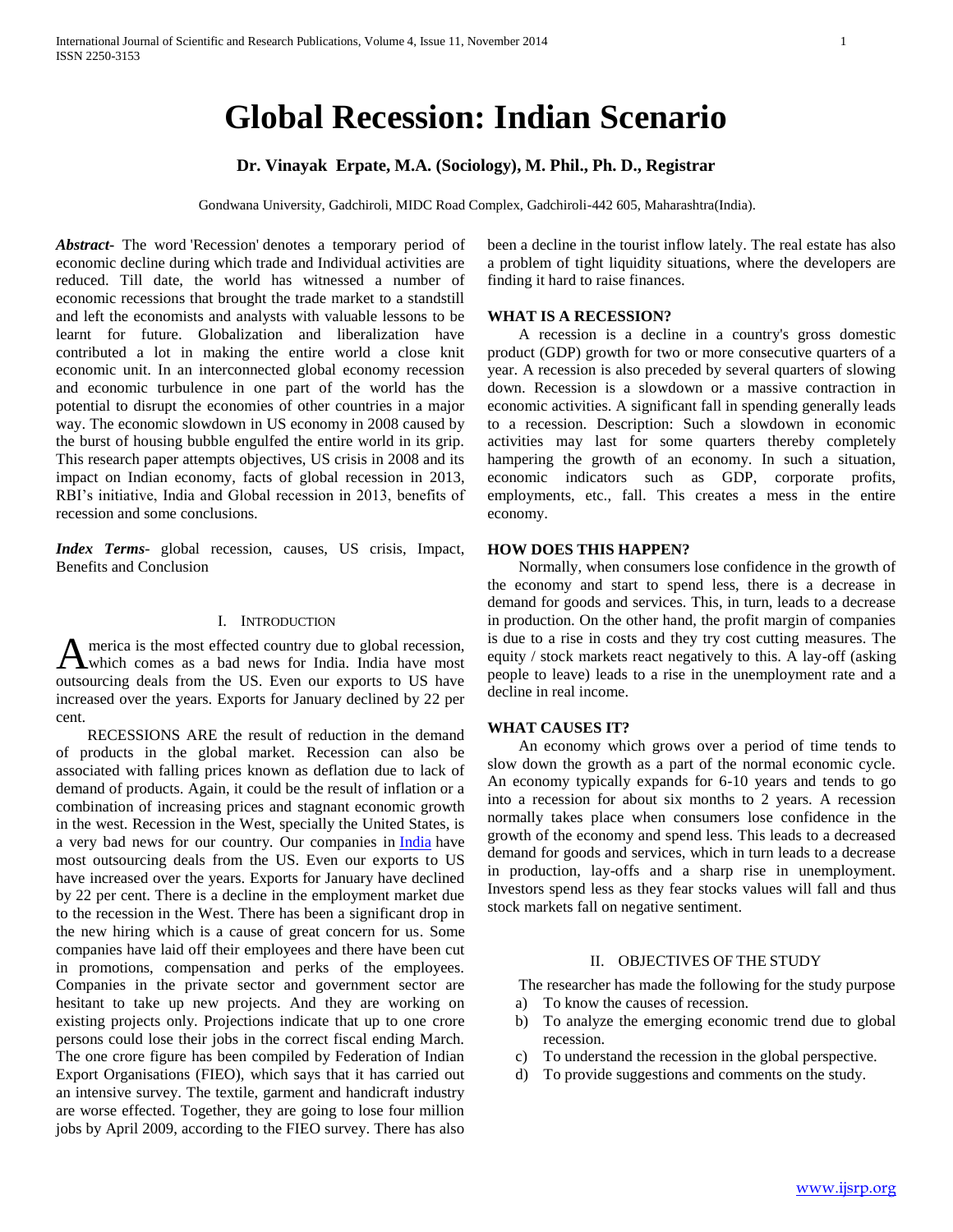### III. IMPACT ON INDIAN ECONOMY

 The impact of the crisis is deeper than estimated by our policy makers although it is less severe than in other emerging market economies. Further, the Indian banking system is one of the least affected in the whole world and has been praised by many of the economists and financial experts. The banks were saved from this downturn because of the financial policies which were very well formulated that acted as an insulator for the Indian banks. The extent of impact has been restricted due to several reasons such as-

- Indian financial sector particularly our banks have no direct exposure to tainted assets and its off-balance sheet activities have been limited. The credit derivatives market is in nascent stage and there are restrictions on investments by residents in such products issued abroad.
- India's growth process has been largely Domestic Demand Driven and its reliance on foreign savings has remained around 1.5 per cent in recent period.
- India's comfortable Foreign Exchange Reserves provide confidence in our ability to manage our balance of payments notwithstanding lower export demand and dampened capital flows.
- Rural demand continues to be robust due to mandated agricultural lending and social safety & Rural Employment Generated programs.
- India's Merchandise Exports are around 15 per cent of GDP, which is relatively modest.

 Despite these mitigating factors, India too has to weather the negative impact of the crisis due to rising two-way trade in goods and services and financial integration with the rest of the world. Indian economy is experiencing the following incidental effects of the Global Crisis.

## IV. GLOBAL RECESSION DAMPEN INDIAN EXPORT PROSPECTS IN 2013: (HTTP://WWW.FIRSTBIZ.COM/ECONOMY/GLOBAL-RECESSION-MAY-DAMPEN-INDIAN-EXPORT-PROSPECTS-IN-2013-35388.HTML)

 Indian exports, which was hit by global slowdown last year, are likely to remain sluggish during 2013 as well due to challenging economic conditions in western economies, though policymakers have drawn a strategy to diversify exports. The year started on a double-digit growth for exports, but gradually declined and finally entered the negative territory in May. In January 2012, outbound shipments grew by 10 percent before contracting by about 5 percent in May, with no major turnaround since then.

 The government's effort to diversify from the traditional markets of the US and Europe yielded positive results but dependence on the western economies have led to decline in the country's overall merchandise shipments. These two market accounts for about one-third of India's exports. Although India's exports surpassed the \$300-billion mark and reached \$307 billion during 2011-12, the country's trade deficit also touched an alltime high of \$185 billion in the period. During January-November 2012, the trade gap has widened to \$175.5 billion

compared to \$146.9 in the comparable period last year. For government, it is a major cause of concern, as widening trade gap directly impacts current account deficit (CAD) and domestic currency. CAD stood at 3.9 percent of GDP in the April-June quarter.

 Due to the global demand slowdown, India's exports during the current fiscal are likely to barely cross \$300 billion against the ambitious target of \$360 billion for the current fiscal. According to the Commerce Secretary S R Rao, any ripple worldwide will impact India's commerce as the country's integration with the global trade has reached a high level. Slowing global output growth has led to World Trade Organisation (WTO) cut its 2012 forecast for world trade expansion to 2.5 percent from 3.7 percent and to scale back the 2013 growth estimate to 4.5 percent from 5.6 percent.

 "In an increasingly interdependent world, economic shocks in one region can quickly spread to others," WTO Director General Pascal Lamy has said. Federation of Indian Export Organisations (FIEO) has said the year 2012 had been difficult for exporters. "Domestic issues like poor infrastructure, increasing transactions cost and some procedural hurdles are huge challenges for exporters," FIEO President Rafeeq Ahmed said. Sharing similar views, Rakesh Mohan Joshi, internal trade expert and Professor with India's prestigious Indian Institute of Foreign Trade (IIFT) said the ballooning trade deficit poses serious challenges to the government. "2012 was not a good year for India's exports.

 Trade deficit touched an all-time high. It is matter of serious concern for the government and I do not even see 2013 as a better for them (exports). Situation may improve, but marginally," Joshi said. He said the condition in Europe is not satisfactory and there are no signs of improvement.

 "Along with global issues, domestic conditions are also not good. There is a strong need to boost investments in the manufacturing sector," he added. Apparel Export Promotion Council (AEPC) Chairman A Sakthivel too said 2012 was one of the most challenging years. "We witnessed lower buyer sentiments due to sluggish market condition," he said. Sectors which contribute maximum in the country's exports have been registering negative growth since April-November period of this fiscal. While exports of engineering and gems and jewellery items contracted by 5.3 percent and 10 percent, respectively, that of cotton yarn, jute, readymade garments and handicrafts shrunk by 11 percent, 14 percent, 8 percent and 65 percent, respectively, during April-November period of the current fiscal.

 "This is a matter of serious concern to us. They are directly linked to job creation and job sustenance," Commerce and Industry Minister Anand Sharma has said. However, the government is making every effort to support exporters. Sharma has recently announced several measures including extension of cheap loan facility for one more year till March 2014.

 The minister said those incentives will help in bridging the trade deficit. The two per cent interest subsidy scheme, which was to end on March 2013 has been extended for one more year. Besides, more sectors have been covered under it with the engineering exporters being the major beneficiaries. Merchandise shipments to the US, European Union and the Asian markets will now qualify for additional sops. Exporters are facing a demand slowdown in these markets. "With these measures, we should be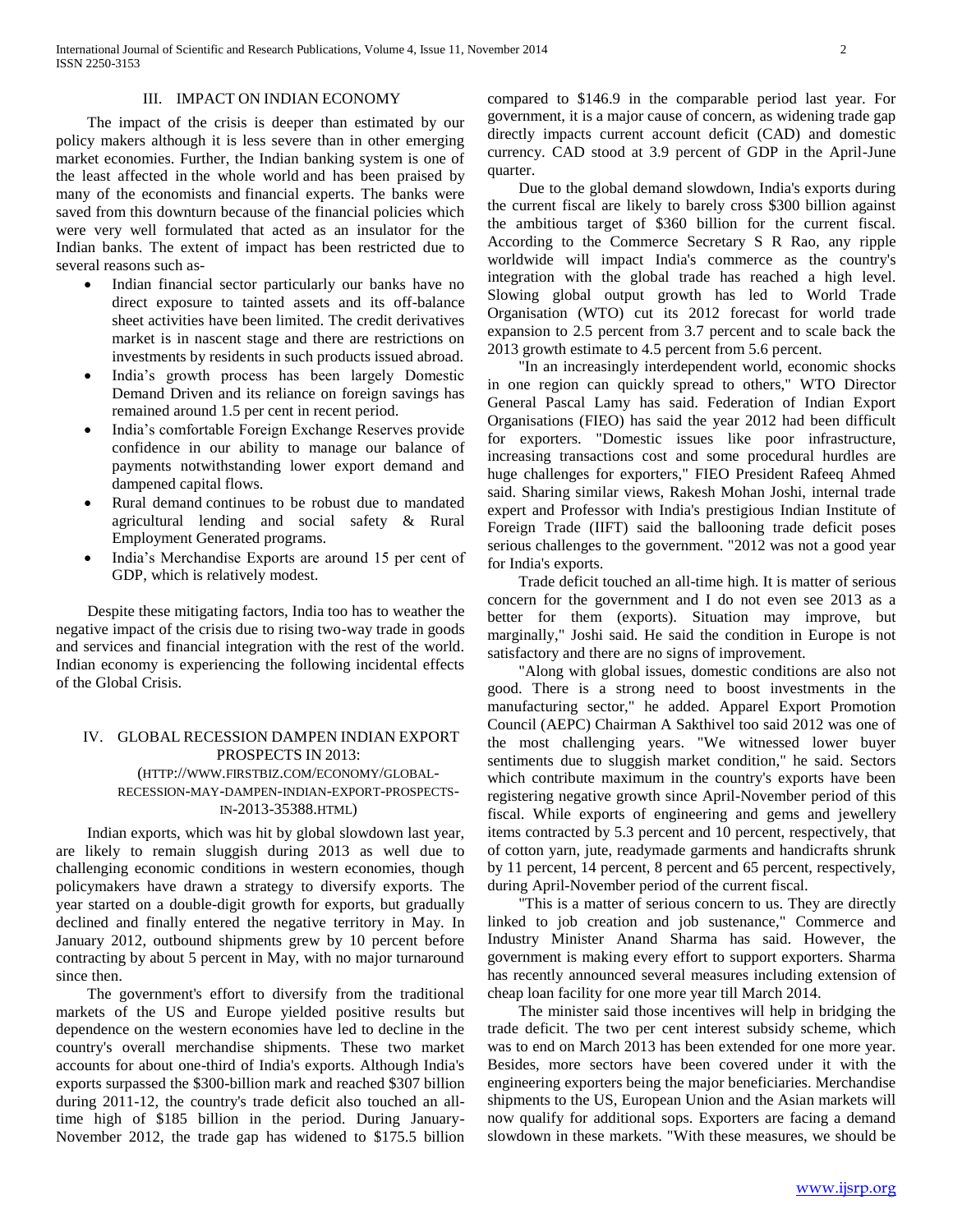able to give a push to our exports in the last quarter of this financial year. The objective is to stabilise the situation and try and move from the negative territory to positive," Sharma has said. Rising trade deficit has been cited by several global rating agencies like S&P as a key area of concern for the Indian economy.

#### V. GLOBAL RECESSION 2013

 Is a global recession a real possibility in 2013? Absolutely, with some even calling a 2013 global recession a 100% certainty. Even the International Monetary Fund (IMF) is bearish, noting the global economic slowdown is a serious threat and warning U.S. and European policymakers that a failure to fix their economic malaise would prolong the slump. The IMF said the world economy in 2012 would grow just 3.3%, down from the previous estimate of 3.5%; making 2012 the slowest year of growth since the Great Recession began in 2009. In 2013, the IMF predicts only a modest pickup to 3.6%, below its July 2012 estimate of 3.9%.1

 Why pay attention to any IMF forecasts? The IMF accurately projected U.S. growth would be little more than two percent in 2012 and predicts the same for 2013. It also expects modest euro growth in 2013 of just 0.2%. While Germany has been the economic engine for the eurozone (the 17-nation currency union), its slowing economy could join the rest of the region in recession—or at least, that's according to the Deutsche Bundesbank, Germany's central bank. Thanks to the deep recessions in the other eurozone countries and austerity programs, Germany's ability to carry the region is in serious jeopardy

 The Bundesbank is predicting growth of just 0.4% in 2013; down from a June 2012 forecast of 1.6%. Not surprisingly, unemployment is running in step. The Bundesbank also expects the jobless rate to hit 7.2% in 2013, up from 6.8% in 2012.2. The rest of the eurozone is faring much worse. The jobless rate in the eurozone as a whole is at 12%, the highest level since the euro was created in 1999. Europe's debt crisis has also had a serious impact on North America. For American companies with operations in Europe, a weaker euro translates into weaker European sales. At the same time, American banks have lent money to Greece as well as other eurozone countries and would lose billions if the country went bankrupt. The American economy would face even greater threats if other eurozone countries followed suit.

## VI. VARIOUS STEPS TAKEN BY RBI TO CURB THE PRESENT RECESSION IN THE ECONOMY AND COUNTER ACT THE PREVAILING SITUATION

 The sudden drying-up of capital inflows from the FDI which were invested in Indian stock markets for greater returns visualizing the Potential Higher Returns flying back is continuing to challenge liquidity management. At the heart of the current liquidity tightening is the balance of payments deficit, and this NRI deposit move should help in some small way.

 To curb the liquidity crises the RBI will continue to initiate liquidity measures as long as the current unusually tight domestic liquidity environment prevails. The current step to curb these being lowering of interest rates and reduction of PLR.However, the big-picture story remains unchanged – all countries in the world with current account deficits and strong credit cycles are finding it difficult to bring cost of capital down in the current environment. India is no different. New measures do not change our view on the growth outlook. Indeed, we remain concerned about the banking sector and financial sector. The BOP- Balance of Payment deficit – at a time when domestic credit demand is very high – is resulting in a vicious loop of reduced access to liquidity, slowing growth, and increased risk-aversion in the financial system.

 In total the recession have turned down the growth process and have set the minds of economists and others for finding out the real solution to sustain the economic growth and stability of the market which is desired for the smooth running of the economy.

Complete businesss/ industry is in dolledrum situation and this situation persist for a longer duration will create the small business to vanish as they have lower stability and to run smoothly require continous flow of liquidity which is drived from the market.

 In present situation down fall in one sector one day leads to a negative impact on the other sector thus alltogether everyone feel the impact of the Financial crises with the result of the current recession which started in US and slowly and gradually due to linked global world have impacted everyone.

## VII. RECESSION – BUSINESS OPPORTUNITIES

 **a) Realty Sector:** The worst hit industry in India and abroad is Realty Sector. It is a time to introspect for everybody. There have been things to learn, relearn and unlearn for all the concerned viz., End Users, Investors and Developers. Recession brings the much needed discipline to people's way of life, while for corporate across various sectors, there are many positive ripple effects - for instance it allows people to analyze and identify their core competencies. End Users are more cautious and looking for value for their investment and Lenders are exercising prudence while selecting the borrowers. Developers have started focusing attention on affordable and mass housing with attracting plans. More cautious spending and greater saving by consumers, more prudence by lenders, shift in focus from premium to lower and mid-end segment of housing by developers, is exactly what our economy needed for its long-term health and recession is having the desired impact. The End User is going to be benefited as the supply chain started addressing the real demand in market - affordable housing.

 **b) Innovation:** The consumption of basic requirements such as Food, Shelter, Clothing, Water, Electricity and Health etc., is always going to stay the same even in the recession, which forces the consumers to look for cost effective alternatives. Hence the providers of the basic needs are required to focus their attention to offer them at affordable cost. Recession is an opportunity to produce cost effective / innovative products and services to the consumers.

 **c) Mobile & Internet Users:** India has over 550 million cell phone subscribers, which is next to China. It provides ample opportunity to the entrepreneurs / technocrats to build viable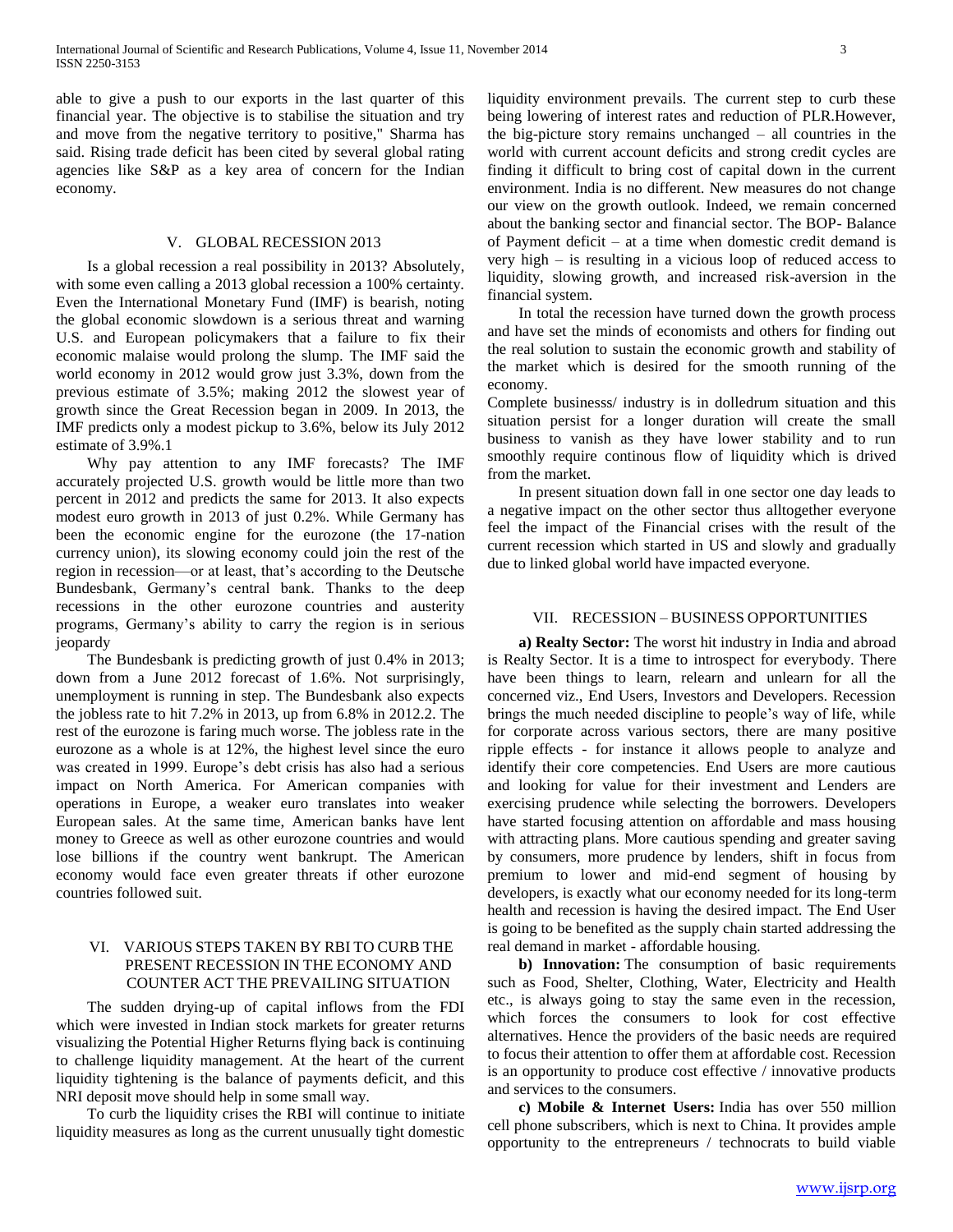business models on present and prospective Mobile/Internet Users. India's Internet infrastructure is a revolution. India has over 70 million internet users and expected to increase to 200 million in the next 5 years. This means that even the individuals from India's remotest regions can now showcase and offer their businesses to customers based anywhere globally.

 **d) Financial Discipline:** The crisis has opened the eyes of the Individuals, Corporate and Governments and made them to focus their attention on need of Savings & Investments, which was completely ignored in the past. Now they realized the importance of savings and financial discipline, which definitely paves the way for better future. The concept of "Spend –  $Earn -$ Save – Repay", which is prevalent in the present consumerism era, need to under go a change into "Earn – Save – Spend".

 IT industries, financial sectors, real estate owners, car industry, investment banking and other industries as well are confronting heavy loss due to the fall down of global economy. Federation of Indian chambers of Commerce and Industry (FICCI) found that faced with the global recession, inventories industries like garment, gems, textiles, chemicals and jewellery had cut production by 10 per cent to 50 per cent.

## VIII. HOW TO TACKLE THE GLOBAL SLUMP?

 ―Our economy is shrinking, unemployment rolls are growing, businesses and families can't get credit and small businesses can't secure the loans they need to create jobs and get their products to market," Obama said. "With the stakes this high, we cannot afford to get trapped in the same old partisan gridlock."

 **The following measures can be adopted to tackle the recession:**

- Tax cuts are generally the first step any government takes during slump.
- Government should hike its spending to create more jobs and boost the manufacturing sectors in the country.
- Government should try to increase the export against the initial export.
- The way out for builders is to reduce the unrealistic prices of property to bring back the buyers into the market. And thus raise finances for the incomplete projects that they are developing.
- The falling rupees against the dollar will bring a boost in the export industry. Though the buyers in the west might become scarce.

 The oil prices decline will also have a positive impact on the importers.

# IX. OBSERVATIONS

1. Recession will have its plus point and minus points. The minus points are that, there will be job scarcity, retrenchment will be all time high, liquidity in the market will be low, export market will be severely hit etc etc. The plus point is that cost of living will come down. Things we were exporting will be forced to be sold locally, bringing the price of products down. Real estate which was out of reach for the common man, will be within his reach.

- 2. During time of recession, hold on the what ever job we have. Those who have lost their jobs, please do not be choosy. Take up any job that comes by. Remember every day has a night and every night has a day. This is all temporary and will pass soon.
- 3. All industries which depend heavily on exports, are likely to suffer for at least 2-3 years. Consider Software companies, jewellery, textiles, brass ware, auto Component manufacturers etc. Orders will dry up, factories will have to be shut down, albeit temporarily, jobs will be lost and so on. It is already happening on a large scale. You must have heard latest. Foreign governments (US and Saudi Arabia are latest) are advising employers in their countries to fire expatriates (Indians are in large numbers) first, if they are to downsize.
- 4. Indian industries shall also slow down, especially the IT, call centres, transportation like airlines, service industry like hotels, the banking industry etc. The share market and real estate also have dropped many staff have been retrenched
- 5. Impacts of global recession on India are multifold.
- 6. The first and the foremost effect was felt on the stock exchanges when Foreign Institutional Investors, most of whom are based in US and Europe started pulling back money from Indian Markets as they needed to add liquidity. The sudden sale of lot of stocks caused stock markets to crash and Industries in general are having a hard time raising cash for several ongoing projects. As a result many have shelved several projects for the lack of funds.
- 7. Export oriented Industries have suffered the most. The financial meltdown has caused reduced demand in US and western European Countries. So these Industries are experiencing a reduced cashflow than they had anticipated and they have been forced to look to other markets.
- 8. The negative sentiments had created a situation where even banks would not trust each other in lending money. Government had to take several steps like cutting CRR rate in order to infuse more money into the economy. Increased interest rates have made it difficult to borrow money in order to start new ventures, even though government has tried to bring the interest rate down.
- 9. Industries with significant cash flow problems had to layoff several employees. Existing employees are being forced to work longer hours with lesser pay. Many companies have deferred the yearly increments in an effort to cut costs.
- 10. In the age of globalization, no country can remains isolated from the fluctuations of world economy. Heavy losses suffered by major International Banks is going to affect all countries of the world as these financial institutes have their investment interest in almost all countries.
- 11. As of now India is facing heat on three grounds: (1) Our Share Markets are falling everyday, (2) Rupee is